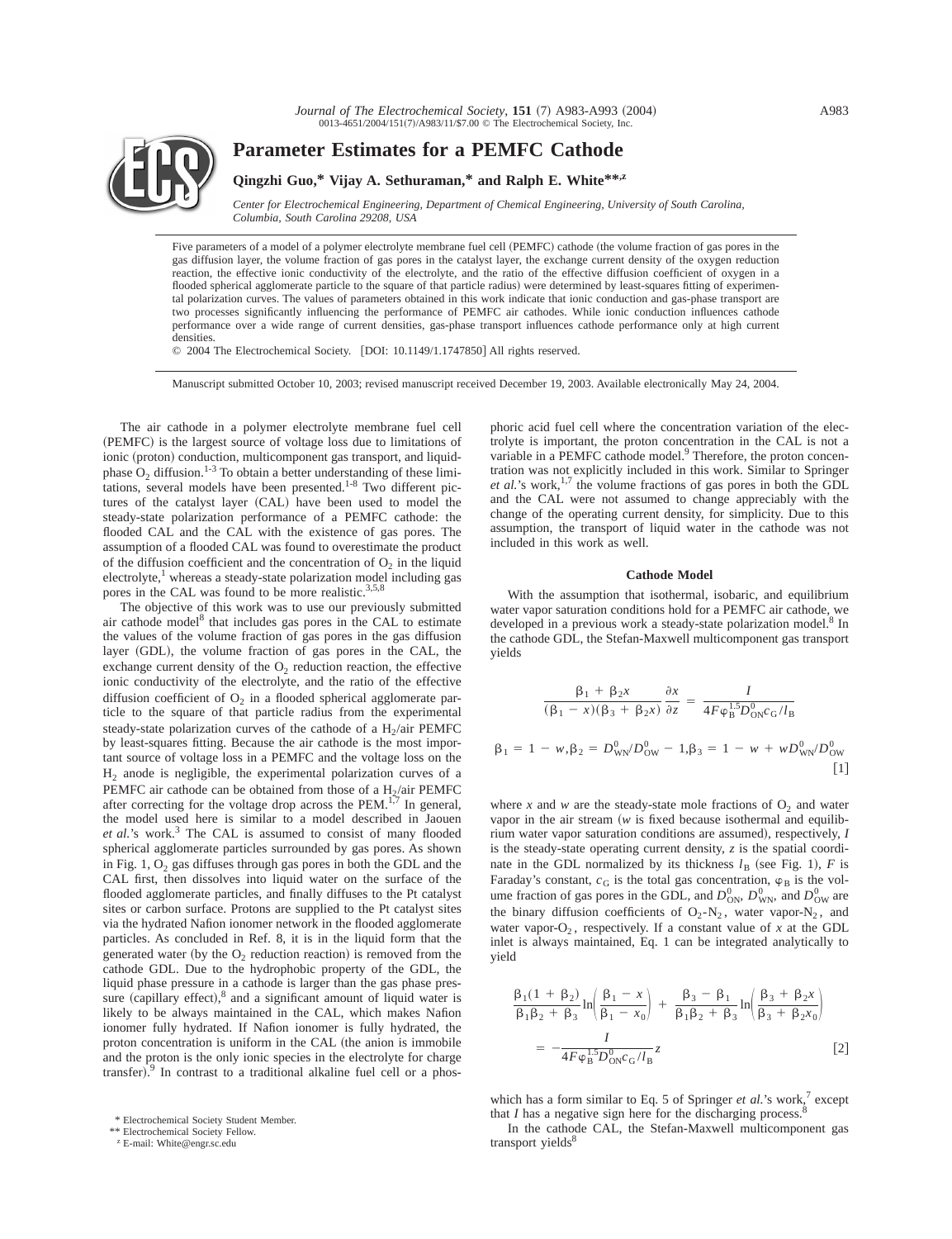

**Figure 1.** A schematic illustration of a PEMFC cathode.

$$
\frac{\beta_1 + \beta_2 x}{(\beta_1 - x)(\beta_3 + \beta_2 x)} \frac{\partial^2 x}{\partial z^2} + \frac{\beta_4 + 2\beta_1 \beta_2 x + \beta_2^2 x^2}{(\beta_1 - x)^2 (\beta_3 + \beta_2 x)^2} \left(\frac{\partial x}{\partial z}\right)^2
$$

$$
= \frac{-j_0 I_c}{\varphi_c^{1.5} D_{\text{ON}}^0 c_0 / I_c}
$$

$$
\beta_4 = \beta_1 \beta_3 - \beta_2 \beta_1^2 + \beta_1 \beta_2 \beta_3
$$
[3]

where *z* is the spatial coordinate in the CAL normalized by its thickness  $l_c$ ,  $\varphi_c$  is the volume fraction of gas pores in the CAL, and  $-j_0$ is the steady-state consumption rate of  $O_2$ 

$$
-j_{\text{O}} = 3(1 - \varphi_{\text{c}}) \frac{D_{\text{eff}}}{R_{\text{a}}^2} c_{\text{G}} x H \left( \sqrt{\frac{\frac{i_{\text{ref}}}{4 F c_{\text{ref}}}}{\frac{D_{\text{eff}}}{R_{\text{a}}^2}}} \exp\left(-\frac{\eta}{b}\right) \times \coth\left(\sqrt{\frac{\frac{i_{\text{ref}}}{4 F c_{\text{ref}}}}{\frac{D_{\text{eff}}}{R_{\text{a}}^2}}} \exp\left(-\frac{\eta}{b}\right) \right) - 1 \right) \quad [4]
$$

where  $D_{\text{eff}}$  is the effective diffusion coefficient of  $O_2$  in a flooded agglomerate particle,  $R_a$  is the radius of that particle (in Ref. 10 and 11,  $R_a$  was measured to have an approximate value of 0.1  $\mu$ m by using the scanning electron microscopy or the transmission electron microscopy technique),  $H$  is Henry's constant,  $i_{ref}$  is the exchange current density of the  $O_2$  reduction reaction per unit volume of the agglomerate particles at a reference liquid phase  $O_2$  concentration  $c_{\text{ref}}$  equal to  $1.0 \times 10^{-6}$  mol/cm<sup>3</sup> (equilibrium liquid-phase O<sub>2</sub> concentration when the hydrated Nafion is exposed to  $O_2$  gas with a pressure of around 1.0 atm),  $b$  is the normal Tafel slope, and  $\eta$  is the overpotential. Equation 4 is obtained by solving the steady-state diffusion of  $O_2$  inside a spherical agglomerate particle and by assuming that the overall  $O_2$  reduction reaction follows a four-electron mechanism

$$
O_2 + 4H^+ + 4e^- \to 2H_2O(l) \tag{5}
$$

Equation 2 can be used to find *x* at the GDL/CAL interface to provide a boundary condition for Eq. 3 because

$$
x|_{z=0,c} = x|_{z=1,B}
$$
 [6]

Another boundary condition for Eq. 3 is

$$
\left. \frac{\partial x}{\partial z} \right|_{z=1,c} = 0 \tag{7}
$$

Equation 7 is obtained by assuming zero  $O_2$  flux at the CAL/PEM interface.

A combination of the modified Ohm's law and the conservation of charge yields<sup>8</sup>

$$
\frac{\partial^2 \eta}{\partial z^2} = \frac{l_c}{\kappa_{\text{eff}}} 4Fj_0 l_c - \frac{RT}{4F} \frac{\partial^2 \ln x}{\partial z^2}
$$
 [8]

where  $\kappa_{\text{eff}}$  is the effective ionic conductivity of the electrolyte, *R* is the universal gas constant, and  $T$  is the temperature  $(K)$ . To obtain Eq. 8, an infinitely large electronic conductivity is assumed for the solid phase, and a hypothetical  $O_2$  reference electrode placed right outside the surface of a flooded agglomerate particle is used to measure the electrolyte potential.

Equation 8 is subject to the following boundary conditions

$$
\left. \frac{\partial \eta}{\partial z} \right|_{z=0,c} = -\frac{RT}{4F} \frac{\partial \ln x}{\partial z} \bigg|_{z=0,c}
$$
 [9]

and

$$
\left. \frac{\partial \eta}{\partial z} \right|_{z=1,c} = \frac{l_c}{\kappa_{\text{eff}}} I
$$
 [10]

The cathode potential relative to a standard  $H_2$  reference electrode is determined by the solid phase potential

$$
\Phi_1 = (\eta + E)|_{z=1,c} \tag{11}
$$

where  $E$  is the local equilibrium potential of the cathode and has a Nernst form

$$
E = E_0^0 + \frac{RT}{4F} \ln(Px) \tag{12}
$$

where  $E_{\text{O}}^0$  is the standard potential of the cathode relative to a standard  $H_2$  reference electrode and  $P$  is the total cathode gas pressure  $(atm).$ 

It is noted that the numerical calculation of the steady-state polarization data of a PEMFC air cathode is simplified to only one region, the CAL, because the solution of *x* at the GDL/CAL interface is obtained analytically (see Eq. 2).

In this work, we were interested in estimating five parameters,  $\varphi_B$ ,  $\varphi_c$ ,  $i_{\text{ref}}$ ,  $D_{\text{eff}}/R_a^2$ , and  $\kappa_{\text{eff}}$ , from the experimental polarization curves of a PEMFC air cathode by using the PEMFC cathode model described.

## **Nonlinear Parameter Estimation**

Three least-squares methods are available for nonlinear parameter estimation: the steepest descent method, the Gauss-Newton method, and the Marquardt method.<sup>12</sup> The steepest descent method has the advantage of guaranteeing that the sum of the squared residuals  $S<sup>2</sup>$  will move toward its minimum without diverging but the disadvantage of slow convergence when *S*<sup>2</sup> approaches its minimum, while the Gauss-Newton method has the advantage of fast convergence when  $S<sup>2</sup>$  approaches its minimum but the disadvantage of diverging if the initial guesses of all the parameters are not close to their final estimates. The Marquardt method is an interpolation technique between the Gauss-Newton and the steepest descent methods. It has the advantages of the former two methods but none of their disadvantages. In general, the Marquardt method is associated with finding the parameter correction vector  $\Delta\theta^{12}$ 

$$
\Delta \mathbf{\theta} = (\mathbf{J}^{\mathrm{T}} \mathbf{J} + \lambda \mathbf{I})^{-1} \mathbf{J}^{\mathrm{T}} (\mathbf{Y}^* - \mathbf{Y})
$$
 [13]

where **J** is a matrix of the partial derivatives of the dependent variable in a model with respect to estimation parameters evaluated at all the experimental data points, **Y** is the model prediction vector of the dependent variable, **Y**\* is the experimental observation vector of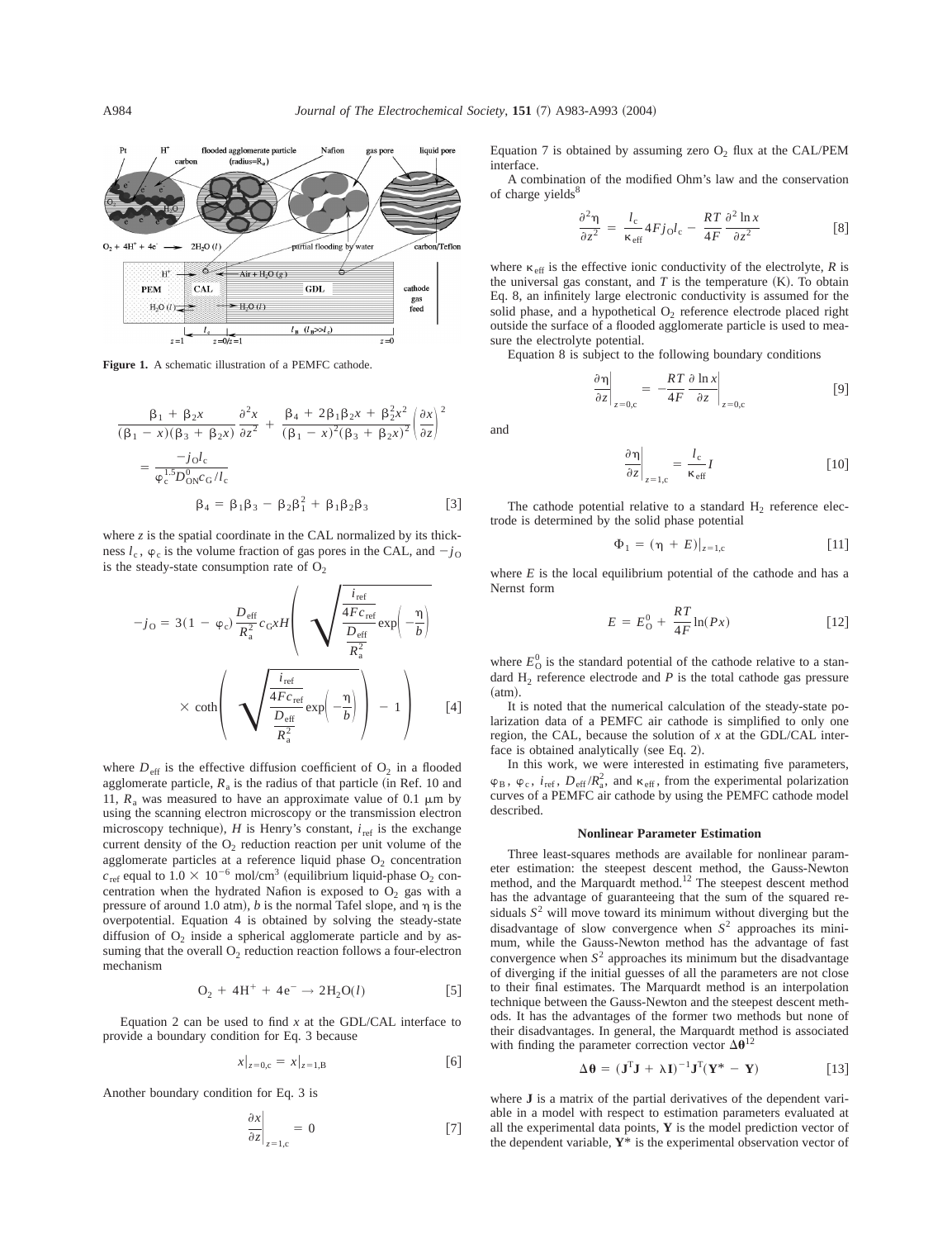the dependent variable,  $\lambda$  is the step size correction factor, **I** is the identity matrix, and the superscripts  $T$  and  $-1$  are used to represent the transpose and inverse of a matrix, respectively. The sum of the squared residuals  $S<sup>2</sup>$  (unweighted) is calculated by

$$
S^2 = (\mathbf{Y}^* - \mathbf{Y})^T (\mathbf{Y}^* - \mathbf{Y})
$$
 [14]

An algorithm of the Marquardt method consists of the following steps: *(i)* assume initial guesses for the parameter vector  $\theta$ ; *(ii)* assign a large value, *i.e.*, 1000, to  $\lambda$  to assure that initial parameter corrections move toward the lowered  $S^2$ ; *(iii)* evaluate  $\mathbf{J}$ ; *(iv)* use Eq. 13 to obtain  $\Delta\theta$ ; (v) calculate the updated  $\theta$  by

$$
\mathbf{\Theta}^{(m+1)} = \mathbf{\Theta}^{(m)} + \Delta \mathbf{\Theta}^{(m)} \tag{15}
$$

where the superscript *m* represents the number of parameter corrections; (*vi*) calculate  $S^2$ , and reduce the value of  $\lambda$  if  $S^2$  is decreased or increase the value of  $\lambda$  if  $S^2$  is increased; *(vii)* repeat steps *(iii)*-(*vi*) until either  $S^2$  does not change appreciably or  $\Delta\theta$  becomes small or both are satisfied.12

For a model involving differential equations, the accurate calculation of **J** is important for avoiding diverging in the parameter estimation process. There are two ways to calculate **J**: the finite difference approach and the sensitivity approach.<sup>13</sup> A simple way to calculate  $J_{ij}$  at a data point *i* by the finite difference approach is the one-sided approximation

$$
\mathbf{J}_{ij} = \frac{\mathbf{Y}_i(\ldots, \theta_j + \Delta \theta_j, \ldots) - \mathbf{Y}_i(\ldots, \theta_j, \ldots)}{\Delta \theta_j}
$$
 [16]

The main advantage of this approach is its convenience in coding. However, large error is sometimes generated. Two sources of error contribute to the inaccuracy in finding **J**ij from Eq. 16: the rounding error arising when two closely spaced values of  $Y_i$  are subtracted from each other and the truncation error due to the inexact nature of Eq. 16, which is accurate only when  $\Delta \theta_i \rightarrow 0.^{13}$  While the truncation error decreases with a decrease in  $\Delta\theta_i$ , the rounding error increases. A central finite difference approximation may be helpful to reduce the truncation error. Unfortunately, an additional numerical solution of model equations is required to find a value of  $J_{ii}$  compared to the one-sided approximation while the rounding error still may be significant. To eliminate the rounding error completely in the calculation of **J**, the sensitivity approach is useful. In contrast to the finite difference approach, the sensitivity approach calculates directly the derivative of a state variable with respect to a parameter, which is called the sensitivity coefficient.<sup>13</sup> To demonstrate, let us consider a case that the volume fraction of gas pores in the CAL,  $\varphi_c$ , is to be estimated alone by using the model described in the previous session. By taking the partial derivatives with respect to  $\varphi_c$ on both sides of Eq. 3, we obtain

$$
k = \frac{i_{\text{ref}}/(4Fc_{\text{ref}})}{D_{\text{eff}}/R_a^2} \exp\left(-\frac{\eta}{b}\right)
$$
  

$$
S_{\eta, \varphi_c} = \frac{\partial \eta}{\partial \varphi_c} \text{ and } S_{x, \varphi_c} = \frac{\partial x}{\partial \varphi_c} \qquad [18]
$$

By substituting  $z = 1$  into Eq. 2 and taking the partial derivatives with respect to  $\varphi_c$  on both sides, we obtain a boundary condition for Eq. 17

$$
\left[\frac{\beta_2(\beta_3 - \beta_1)}{(\beta_3 + \beta_2 x|_{z=1,B})} - \frac{\beta_1(1 + \beta_2)}{(\beta_1 - x|_{z=1,B})}\right] \frac{S_{x,\varphi_c}|_{z=0,c}}{\beta_1 \beta_2 + \beta_3}
$$
\n
$$
= -\frac{I}{4F\varphi_b^{1.5}D_{\rm ON}^0c_G/l_B} \tag{19}
$$

By taking the partial derivatives with respect to  $\varphi_c$  on both sides of Eq. 7, we obtain another boundary condition for Eq. 17

$$
\left. \frac{\partial S_{x,\varphi_c}}{\partial z} \right|_{z=1,c} = 0 \tag{20}
$$

Similarly, by taking the partial derivatives with respect to  $\varphi_c$  on both sides of Eq. 8-10, we obtain

$$
\frac{\partial^2 S_{\eta, \varphi_c}}{\partial z^2} + \frac{RT}{4F} \frac{\partial^2 \left( \frac{S_{x, \varphi_c}}{x} \right)}{\partial z^2}
$$
\n
$$
= \frac{l_c}{\kappa_{\text{eff}}} 4Fj_0 l_c \left( \frac{S_{x, \varphi_c}}{x} - \frac{1}{1 - \varphi_c} \right)
$$
\n
$$
- \frac{\sqrt{k} \coth(\sqrt{k}) + k - k \coth(\sqrt{k})^2}{2b[\sqrt{k} \coth(\sqrt{k}) - 1]} S_{\eta, \varphi_c} \right)
$$
 [21]

$$
\left. \frac{\partial S_{\eta, \varphi_c}}{\partial z} \right|_{z=0, c} = -\frac{RT}{4F} \frac{\partial \left( \frac{S_{x, \varphi_c}}{x} \right)}{\partial z} \Big|_{z=0, c} \tag{22}
$$

and

$$
\left. \frac{\partial S_{\eta,\varphi_c}}{\partial z} \right|_{z=1,c} = 0 \tag{23}
$$

The sensitivity coefficients  $S_{x,\varphi}$  and  $S_{\eta,\varphi}$  can be solved numerically from Eq. 17 and 19-23, which are called the sensitivity

$$
\frac{\beta_{1} + \beta_{2}x}{(\beta_{1} - x)(\beta_{3} + \beta_{2}x)} \frac{\partial^{2}S_{x,\varphi_{c}}}{\partial z^{2}} + \frac{\beta_{4} + 2\beta_{1}\beta_{2}x + \beta_{2}^{2}x^{2}}{(\beta_{1} - x)^{2}(\beta_{3} + \beta_{2}x)^{2}} \left(\frac{\partial^{2}X}{\partial z^{2}}S_{x,\varphi_{c}} + 2\left(\frac{\partial x}{\partial z}\right)\frac{\partial S_{x,\varphi_{c}}}{\partial z}\right) \n+ 2\frac{\beta_{5} + \beta_{2}^{3}x^{3} + 3\beta_{1}\beta_{2}^{2}x^{2} + (\beta_{1}\beta_{2}\beta_{3} - \beta_{1}^{2}\beta_{2}^{2} + \beta_{1}\beta_{2}^{2}\beta_{3} + 2\beta_{2}\beta_{4})x}{(\beta_{1} - x)^{3}(\beta_{3} + \beta_{2}x)^{3}} \left(\frac{\partial x}{\partial z}\right)^{2}S_{x,\varphi_{c}} \n= \frac{-j_{0}l_{c}}{\varphi_{c}^{1.5}D_{0N}^{0}c_{G}/l_{c}} \left(\frac{S_{x,\varphi_{c}}}{x} - \frac{1.5}{\varphi_{c}} - \frac{1}{1 - \varphi_{c}} - \frac{\sqrt{k}\coth(\sqrt{k}) + k - k\coth(\sqrt{k})^{2}}{2b[\sqrt{k}\coth(\sqrt{k}) - 1]}S_{\eta,\varphi_{c}}\right)
$$
\n[17]

where

$$
\beta_5 = \beta_1^2 \beta_2 \beta_3 + \beta_3 \beta_4 - \beta_1 \beta_2 \beta_4
$$

equations,<sup>13</sup> if the profiles of *x* and  $\eta$  are known. After taking the partial derivatives with respect to  $\varphi_c$  on both sides of Eq. 11, we can calculate,  $\mathbf{J}_i$ , the partial derivative of the dependent variable  $\Phi_1$ with respect to  $\varphi_c$  at a steady-state current density data point i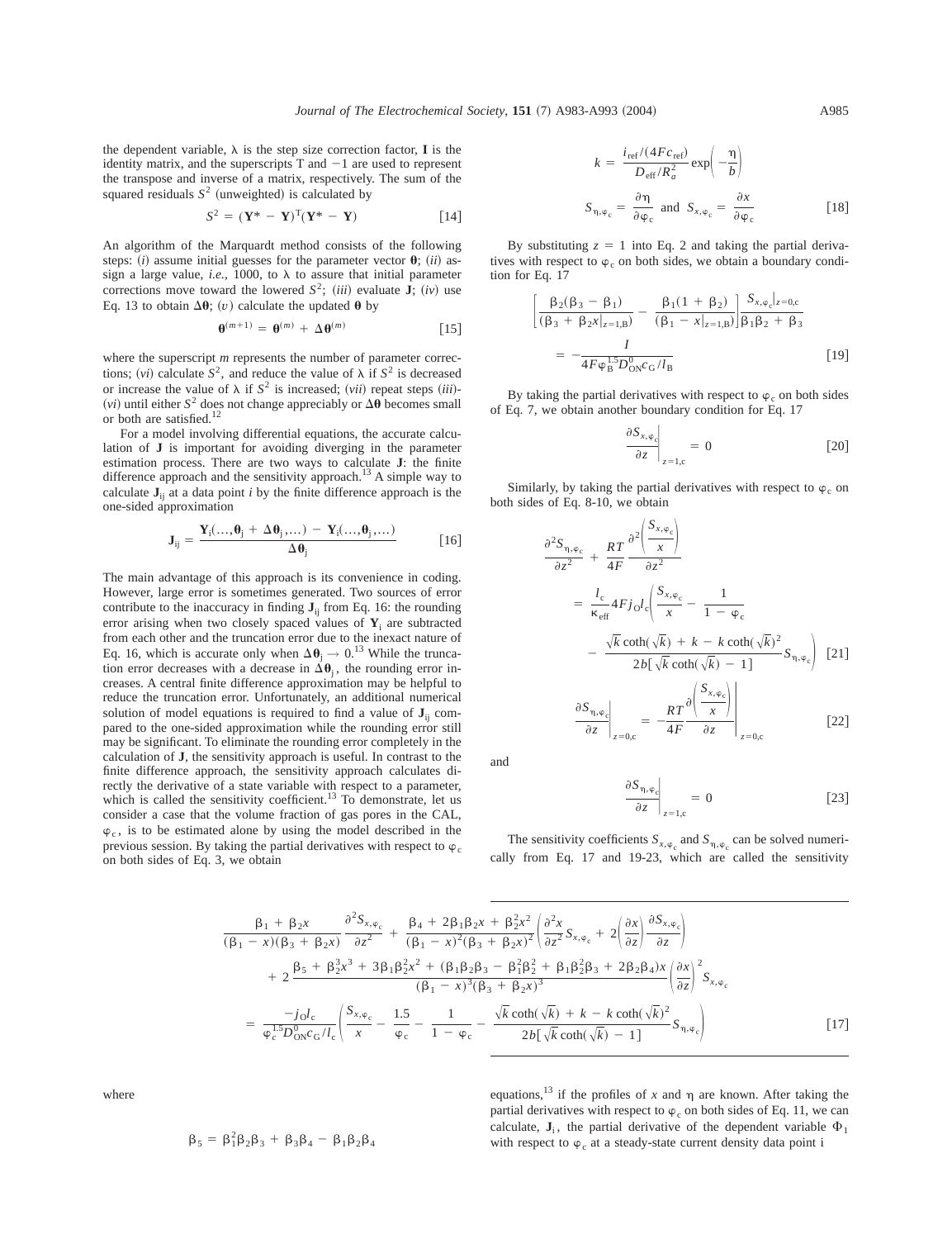$$
\mathbf{J}_{i} = \left(\frac{\partial \Phi_{1}}{\partial \varphi_{c}}\right)_{i} = \left[S_{\eta, \varphi_{c}}|_{z=1, c} + \frac{RT}{4F} \left(\frac{S_{x, \varphi_{c}}}{x}\right)\right|_{z=1, c}\right]_{i} \quad [24]
$$

If several parameters are to be estimated at the same time, in a similar manner, we can obtain some corresponding sensitivity equations and calculate  $J_{ij}$ , the partial derivative of the dependent variable  $\Phi_1$  with respect to parameter  $\theta_i$  at a current density data point i

$$
\mathbf{J}_{ij} = \left(\frac{\partial \Phi_1}{\partial \theta_j}\right)_i = \left[S_{\eta, \theta_j}|_{z=1, c} + \frac{RT}{4F} \left(\frac{S_{x, \theta_j}}{x}\right)\Big|_{z=1, c}\right]_i \quad [25]
$$

The main advantage of the sensitivity approach is its accuracy in finding **J** without demanding more computer time, even if it is less friendly for coding compared to the finite difference approach.

In this work, the Marquardt method was combined with the sensitivity approach for the estimation of parameters of interest from the experimental steady-state polarization data of a PEMFC air cathode. After scrutinizing the model equations described in the previous session, we find that  $\varphi_B$ ,  $\varphi_c$ ,  $i_{ref}$ ,  $D_{eff}/R_a^2$ , and  $\kappa_{eff}$  are important parameters and their values should be obtained before the accurate prediction of the performance of a cathode is possible. Among them,  $\varphi_B$ ,  $\varphi_c$ ,  $i_{\text{ref}}$ , and  $\kappa_{\text{eff}}$  are the physical meaningful parameters, and the reciprocal of  $D_{\text{eff}} / R_a^2$  can be interpreted as the time constant for O2 diffusion inside a flooded agglomerate particle.

The normal Tafel slope *b* is a kinetics parameter, which value was measured and reported in the literature.<sup>14-18</sup> This parameter was not included in our estimation. The thicknesses of the GDL and the CAL were measured on a gas diffusion electrode. They were not included in our estimation as well.

From a statistical point of view, it is more desirable to obtain a confidence interval of a parameter rather than to simply obtain its point estimate. In this work, the 95% confidence interval of a parameter  $\theta_j$  is constructed by  $i^2$ 

$$
\mathbf{\theta}_{j}^{*} - t_{(t-0.05/2)} S_{E} \sqrt{\mathbf{a}_{jj}} \leq \mathbf{\theta}_{j} < \mathbf{\theta}_{j}^{*} + t_{(1-0.05/2)} S_{E} \sqrt{\mathbf{a}_{jj}} \quad [26]
$$

where  $\mathbf{\theta}^*_j$  represents the point estimate of parameter  $\mathbf{\theta}_j$ ,  $t_{(1 - 0.05/2)}$ is a value of Student's *t* distribution with  $(n - m)$  degrees of freedom where *n* and *m* are the numbers of experimental data points and estimation parameters, respectively,  $\mathbf{a}_{ii}$  is a diagonal element of the matrix  $({\bf J}^T{\bf J})^{-1}$ , and  $S_F$  is the standard deviation and can be calculated by

$$
S_{\rm E}^2 = \frac{\Sigma_{i=1}^n [(\Phi_1)_i - (\Phi_1^*)_i]^2}{n - m} \tag{27}
$$

where  $\Phi_1^*$  is the experimental cathode potential. For a nonlinear model, due to correlations between parameter pairs, the calculated confidence intervals are not as rigorous as those for a linear model, and a joint confidence region of all the estimation parameters is expected to be more useful for identifying their true region. The 95% joint confidence region of estimation parameters can be obtained by $12$ 

$$
\frac{(\boldsymbol{\theta}^* - \boldsymbol{\theta})^{\mathrm{T}}(\mathbf{J}^{\mathrm{T}}\mathbf{J})(\boldsymbol{\theta}^* - \boldsymbol{\theta})}{mS_S^2} \le F_{(1-0.05)}(m, n - m) \qquad [28]
$$

where  $F_{(1-0.05)}(m,n-m)$  is a value of the *F* distribution with *m* and  $(n - m)$  degrees of freedom.

#### **Numerical Method**

A three-point finite difference method was used to approximate each derivative variable in a differential equation, and a general nonlinear equation solver in FORTRAN called GNES was used to carry out all the numerical calculations. An important feature of this solver is its convenience in coding and debugging. Normally, only

model equations are required. The Jacobian matrix for their numerical calculation is not required, because the solver can generate it internally by using a forward finite difference approximation method without sacrificing much numerical efficiency. For further improvement of numerical efficiency, however, a user may elect to provide a banded Jacobian matrix to the solver.

To find the parameter correction vector  $\Delta\theta$  by using Eq. 13, one needs to calculate the model prediction vector **Y** and the matrix **J**. Therefore, the numerical solutions of  $\Phi_1$ ,  $\partial \Phi_1 / \partial \varphi_B$ ,  $\partial \Phi_1 / \partial \varphi_c$ ,  $\partial \Phi_1 / \partial i_{\text{ref}}$ ,  $\partial \Phi_1 / \partial (D_{\text{eff}} / R_a^2)$ , and  $\partial \Phi_1 / \partial \kappa_{\text{eff}}$  at each current density data point were required. One may consider coupling five sets of sensitivity equations such as Eq. 17 and 19-23 to the original model equations and solving them at the same time. However, we elected to choose a decoupling method in our numerical calculations. The decoupling of model equations from sensitivity equations saves computer time due to the following concerns:  $(i)$  The computer time required for performing the LU decomposition on six matrices of the same size, *i.e.*,  $n \times n$ , is less than that required for performing the decomposition on a single matrix of a sixfold size, *i.e.*,  $6n \times 6n$ (the LU decomposition method is used by GNES in its numerical calculation). *(ii)* The coupling of five sets of sensitivity equations, which are linear with respect to all the sensitivity coefficients and do not require iterations for their numerical solutions, to the model equations, which are nonlinear with respect to their state variables such as  $x$  and  $y$  and require iterations for their numerical solutions, inevitably force all the sensitivity equations to undergo the same number of iterations before all the converged solutions are obtained. An efficient numerical algorithm is important for a nonlinear parameter estimation problem with a sophisticated differential equation model such as the model considered in this work, because many numerical calculations are usually necessary before the final parameter estimates are obtained. After providing a banded Jacobian matrix to the solver and calculating the model equations (to be solved first) and each set of sensitivity equations separately, only 1 min was required by a personal computer with an 866 MHz CPU to obtain one parameter correction vector (84 experimental data point were considered, and 100 node points were used to discretize the spatial coordinate *z*!.

#### **Experimental**

The procedures for making a membrane electrode assembly (MEA) in this work were similar to those described in the literature.19 The Pt catalyst ink with 75 wt % catalyst and 25 wt % Nafion ionomer (dry content) was prepared with an experimentally available 40.2 wt % Pt/Vulcan XC-72 catalyst (E-TEK Division, De Nora North America, NJ) and a perfluorosulfonic acid-copolymer (Alfa Asesar, MA). The ink was mixed properly for at least 8 h. ELAT GDLs (E-TEK Division, De Nora North America, NJ), which thickness was measured to be approximately  $400 \mu m$ , were cut into  $3.2 \times 3.2$  cm<sup>2</sup> pieces. The catalyst ink was sprayed onto the GDLs and dried for  $1/2$  hour to evaporate any remaining solvent. This process was repeated until the target loading was achieved. The catalyzed GDLs, which served as both the anode and the cathode, were calculated to have a Pt loading of  $0.5 \text{ mg/cm}^2$  and measured to have a CAL thickness of 15  $\mu$ m. To make an MEA, two pieces of catalyzed GDLs were bonded to a pretreated Nafion 112 membrane by hot pressing at 140°C for 2 min under a pressure of 500 psig. The MEA was assembled into a test fuel cell with single-channel serpentine flow field graphite end plates purchased from Fuel Cell Technologies.

The test fuel cell was operated on a 120 A fuel cell test station (Fuel Cell Technologies). The temperatures of the test cell and the cathode gas humidifier were set to be 70°C, while the temperature of the anode gas humidifier was set at 10°C more in order to avoid the partial dehydration of the PEM on the anode side at high operating current densities. The test fuel cell was first operated at 0.6 V under the ambient gas pressure for at least 8 h with a  $250 \text{ cm}^3/\text{min O}_2$  flow rate on the cathode side and a 180 cm<sup>3</sup>/min  $H_2$  flow rate on the anode side. Then the cathode gas feeding was switched to air with a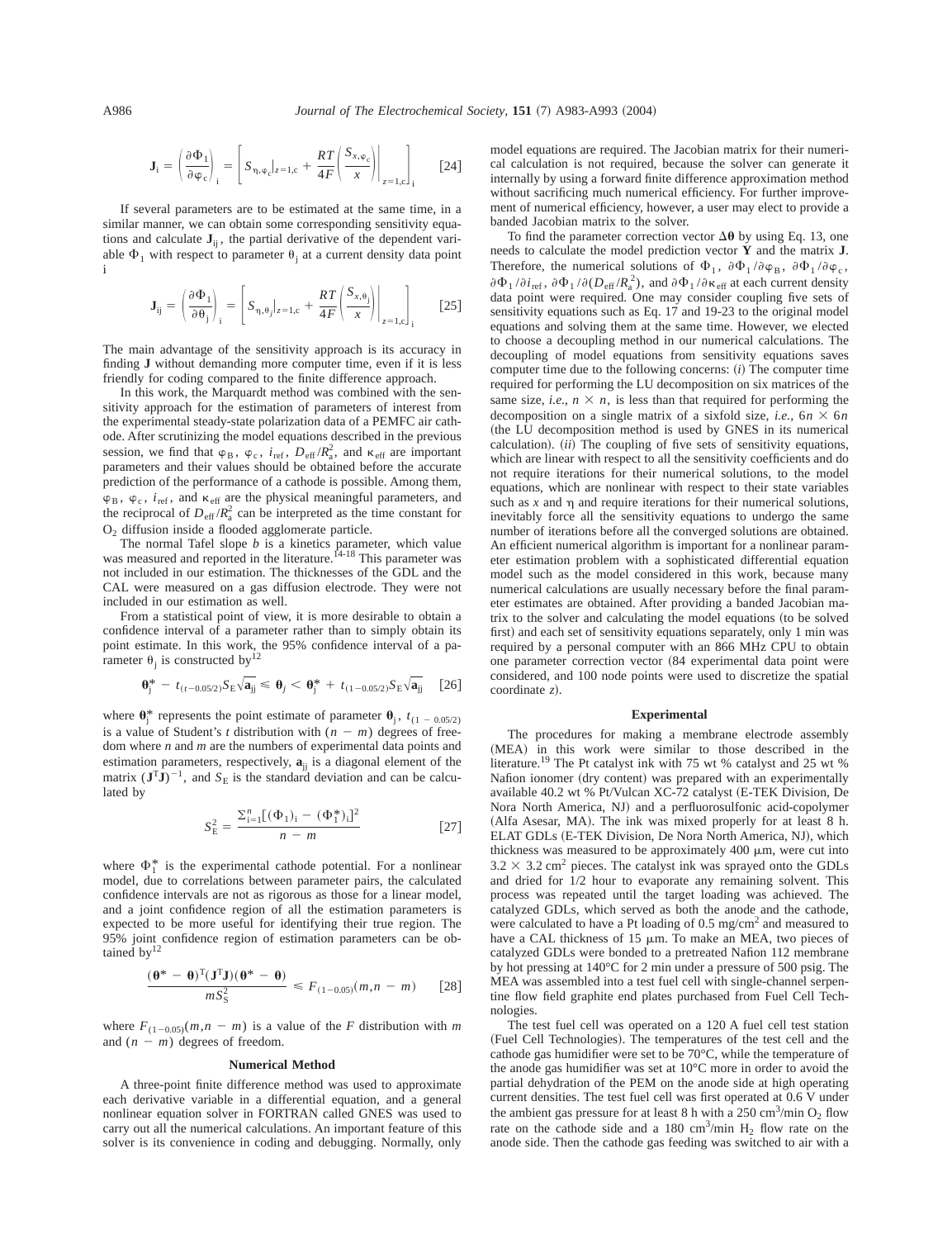|                                                    | Parameter | Value                                                                                                        | Comments                                         |
|----------------------------------------------------|-----------|--------------------------------------------------------------------------------------------------------------|--------------------------------------------------|
|                                                    |           | $0.230 \text{ cm}^2/\text{s}$                                                                                | Ref. 20 ( $T = 316$ K, $P = 1$ atm) <sup>a</sup> |
|                                                    |           | $0.282$ cm <sup>2</sup> /s                                                                                   | Ref. 20 ( $T = 308$ K, $P = 1$ atm) <sup>a</sup> |
| $D_{\rm ON}^{0} \ D_{\rm OW}^{0} \ D_{\rm NW}^{0}$ |           | $0.293$ cm <sup>2</sup> /s                                                                                   | Ref. 20 ( $T = 298$ K, $P = 1$ atm) <sup>a</sup> |
| $l_{\rm B}$                                        |           | $0.04$ cm                                                                                                    | Measured on E-TEK GDL                            |
|                                                    |           | $0.0015$ cm                                                                                                  | Measured                                         |
| $l_{\rm c}$                                        |           | $0.0261$ V <sup>b</sup>                                                                                      | Ref. 14-18                                       |
| H                                                  |           | 0.0277                                                                                                       | Ref. 17                                          |
|                                                    |           | $\lceil \text{mol/cm}^3 \rceil$                                                                              |                                                  |
|                                                    |           | $\lceil \text{mol/cm}^3\text{g} \rceil$                                                                      |                                                  |
| $E_{\Omega}^0$                                     |           | 1.20 V                                                                                                       | Ref. 17                                          |
|                                                    |           | ${}^{a}D_{ij}^{0}(T,P) = D_{ij}^{0}(T_1,P_1) \times \frac{P_1}{P} \times \left(\frac{T}{T_1}\right)^{1.8}$ h |                                                  |
|                                                    |           | $\overrightarrow{b}$ A value on a $\Phi_1$ vs. ln(- <i>I</i> ) plot.                                         |                                                  |

flow rate of 720 cm<sup>3</sup>/min. The flow rate of  $H_2$  was increased to be 640 cm3 /min. High flow rates on both the cathode and the anode were employed in this work in order to maintain a constant mole fraction of  $O_2$  at the cathode GDL inlet and to support the largest current attainable on a  $H<sub>2</sub>/air$  PEMFC during the steady-state polarization curve measurements. The anode gas pressure was set to be 1.3 atm, a value that makes the partial pressure of  $H_2$  in the anode gas pores equal to 1.0 atm, while three different values, 1.3, 2.3, and 3.3 atms, were used for the cathode gas pressures. After a new cathode gas pressure was set, the cell was first operated at 0.6 V for at least 30 min, and then a steady-state polarization curve was measured. To measure a polarization curve of a PEMFC, the cell potential was swept from 1.0 to 0.1 and to 1.0 V with a step size of 25 mV and a delay time of 15 s. To obtain a polarization curve of the air cathode, the voltage drop across the PEM was used to correct the polarization curve of a full cell. Because the PEM resistance is unlikely to be a strong function of the operating current density if a thin PEM is used and good anode gas humidification is always guaranteed, we assumed the existence of a constant value of the PEM resistance in this work during each polarization curve measurement and used Ohm's law to calculate the voltage drop across the PEM at each current density data point. The PEM resistance was measured at 10 KHz with a Hewlett Packard/Agilent 4263B LCR meter at the open-circuit conditions immediately after each polarization curve was measured. In this work, the same value of 78 m $\Omega$  cm<sup>2</sup> was obtained for the PEM resistance in all the measurements.

#### **Results and Discussion**

In our model, the values of some parameters such as  $D_{ON}^0$ ,  $D_{OW}^0$ ,  $D_{NW}^0$ ,  $l_B$ ,  $l_c$ , *b*, *H*, and  $E_{O}^0$  can be obtained accurately from either direct measurements or the literature.<sup>14-18,20</sup> They are presented in Table I. The remaining five parameters,  $\varphi_B$ ,  $\varphi_c$ ,  $i_{ref}$ ,  $D_{eff}/R_a^2$ , and  $\kappa_{\text{eff}}$  have to be estimated from the experimental polarization curves. Springer *et al.*<sup>1</sup> suggested that the simultaneous fit of several sets of experimental data measured under different operating conditions provides one with more effective diagnostics than a fit of only one set of experimental data at a time. In this work, our model was used to fit three experimental polarization curves of an air cathode simultaneously. To demonstrate the goodness of the simultaneous fit, our model was also used to fit each experimental curve independently, for comparison purposes. The 95% confidence intervals of all five parameters obtained from the simultaneous fit are presented in Table II. The polarization curve predictions after the simultaneous fit are compared to three experimental curves in Fig. 2a and b. In general, a satisfactory match of model predictions with experimental curves can be observed from these two figures. Therefore, the simultaneous fit was performed effectively.

One may want to know whether or not there is further improvement of a fit if only one experimental curve is considered at a time for the parameter estimation. The 95% confidence intervals of all the five parameters obtained from three independent fits are also presented in Table II. The polarization curve predictions after these independent fits are compared to experimental curves in Fig. 3. Even if Table II shows that each independent fit leads to a smaller  $S_E$ compared to the simultaneous fit, it is hard for one to simply conclude that Fig. 3 displays much better fits than Fig. 2a.

One may notice from the results of three independent fits presented in Table II that with the decrease of the cathode gas pressure, the value of  $\kappa_{\text{eff}}$  decreases, while the values of  $i_{\text{ref}}$  and  $D_{\text{eff}} / R_a^2$ increase. An exclusive explanation for all these phenomena is difficult to find. One may attribute the decrease of  $\kappa_{\text{eff}}$  to the expansion effect of the CAL thickness with a decrease in cathode gas pressure. Unfortunately, the increases of  $D_{\text{eff}}/R_a^2$  and  $i_{\text{ref}}$  cannot be answered properly by this explanation. Alternately, one may attribute the decrease of  $\kappa_{\text{eff}}$  and the increase of  $D_{\text{eff}} / R_a^2$  with a decrease in gas pressure to the partial Nafion ionomer dehydration in the CAL. (The highest current density obtainable on a low-pressure air cathode is smaller than that obtainable on a high-pressure air cathode. Assume that the amount of liquid water maintained in the CAL decreases with a decrease in current density. Due to less water content in the CAL of a low-pressure air cathode, small gas pores may be left open in an agglomerate particle to facilitate  $O_2$  diffusion to the catalyst sites.) However, the increase of  $i_{ref}$  with a decrease in gas pressure remains unexplained. As noticed from Fig. 2a and 3, our model predictions do not match experimental curves in the mediumcurrent-density range. A proper understanding of this phenomenon is probably useful for explaining the changes of  $\kappa_{\text{eff}}$ ,  $i_{\text{ref}}$ , and  $D_{\text{eff}}/R_a^2$ with gas pressure. We recall that the values of  $\varphi_B$  and  $\varphi_c$  are assumed to be independent of the operating current density in this work. Rigorously speaking, it is not true. A small operating current density is expected to incur a small liquid water flux out of the cathode GDL and consequently cause a small number of gas pores in the GDL to be flooded. A large operating current density is expected to incur a large liquid water flux out of the GDL and consequently cause many gas pores in the GDL to be flooded. Therefore, the values of  $\varphi_B$  and

**Table II. Comparison of the 95% confidence intervals estimated from the simultaneous fit of three experimental polarization curves and the 95% confidence intervals estimated from the independent fits.**

|                                              | Simultaneous fit                      | Independent fit<br>$(P = 1.3$ atm)  | Independent fit<br>$(P = 2.3$ atm)  | Independent fit<br>$(P = 3.3$ atm)  |
|----------------------------------------------|---------------------------------------|-------------------------------------|-------------------------------------|-------------------------------------|
| $\varphi_B$                                  | $0.1991 \pm 6.676 \times 10^{-4}$     | $0.2013 \pm 2.521 \times 10^{-3}$   | $0.1980 \pm 1.019 \times 10^{-3}$   | $0.1966 \pm 6.341 \times 10^{-4}$   |
| $\varphi_c$                                  | $(3.933 \pm 0.2578) \times 10^{-2}$   | $(3.366 \pm 0.3669) \times 10^{-2}$ | $(3.925 \pm 0.6124) \times 10^{-2}$ | $(4.216 \pm 0.7155) \times 10^{-2}$ |
| $i_{ref}$ (A/cm <sup>3</sup> )               | $(7.198 \pm 0.8226) \times 10^{-4}$   | $(1.036 \pm 0.1829) \times 10^{-3}$ | $(6.408 \pm 1.409) \times 10^{-4}$  | $(5.152 \pm 1.081) \times 10^{-4}$  |
| $D_{\rm eff}/R_{\rm a}^2$ (s <sup>-1</sup> ) | $^{a}(3.052 \pm 1.637) \times 10^{3}$ | $(8.173 \pm 16.46) \times 10^3$     | $(2.226 \pm 2.605) \times 10^3$     | $(1.534 \pm 1.694) \times 10^3$     |
| $\kappa$ <sub>eff</sub> (S/cm)               | $(9.947 \pm 1.004) \times 10^{-3}$    | $(7.750 \pm 2.230) \times 10^{-3}$  | $(1.207 \pm 0.2822) \times 10^{-2}$ | $(1.468 \pm 0.3385) \times 10^{-2}$ |
| $S_{E}$ (V)                                  | $1.239 \times 10^{-2}$                | $0.8916 \times 10^{-2}$             | $1.010 \times 10^{-2}$              | $0.9766 \times 10^{-2}$             |

<sup>a</sup> If the value of  $D_{\text{eff}}$  is assumed to be 2.199  $\times$  10<sup>-6</sup> cm<sup>2</sup>/s,<sup>8</sup> the value of  $R_a$  is found to be in the range of 0.2165  $\le R_a < 0.3942 \,\mu$ m, which is generally consistent with the values reported in Ref. 10 and 11.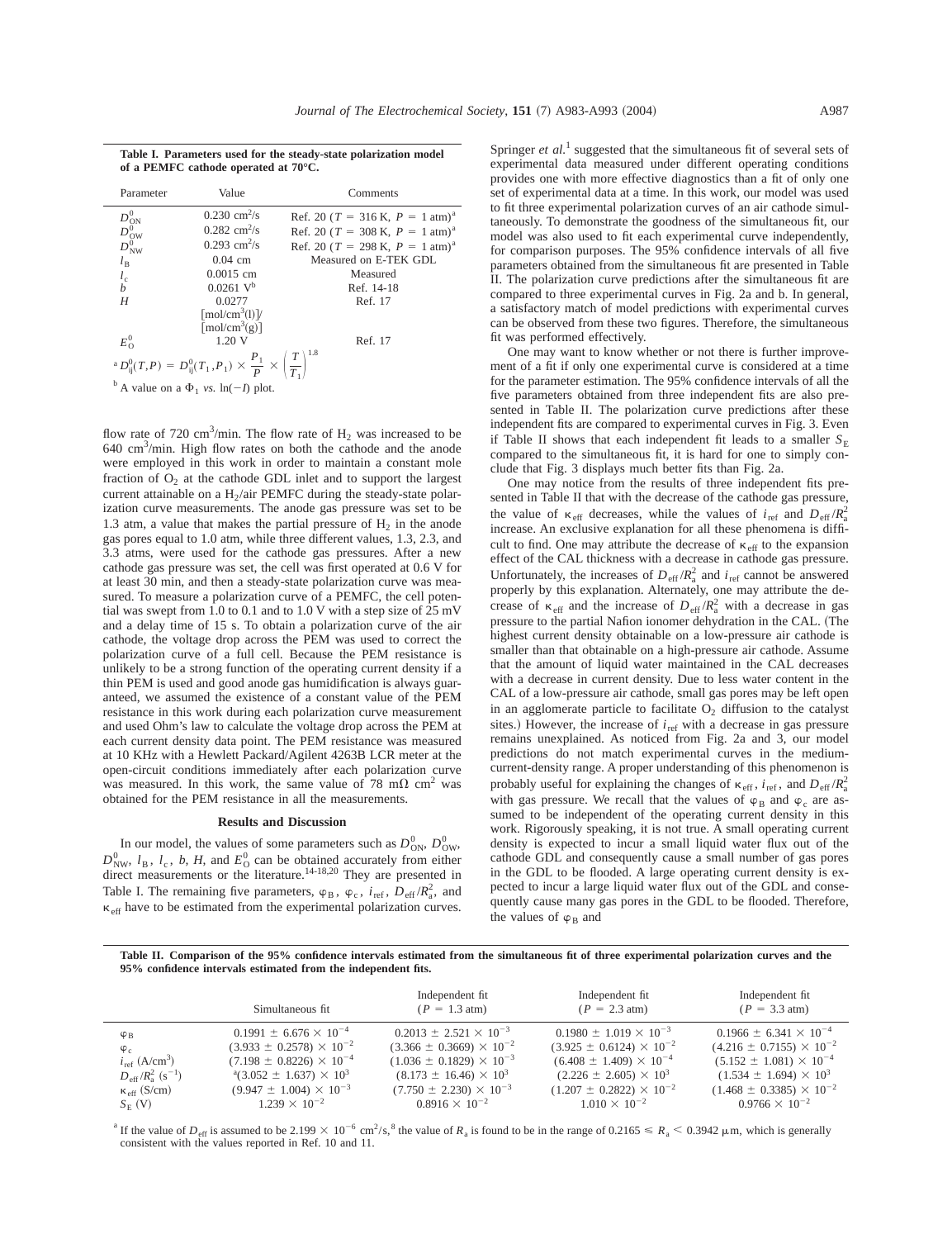

Figure 2. (a, left) Comparison of the polarization curve predictions of a PEMFC air cathode and three experimental curves. The point estimates obtained from the simultaneous fit were used for their corresponding parameters in the predictions. (b, right) A replot of (a) in a log scale.

 $\varphi_c$  in the medium-current-density range are expected to be larger than those in the high-current-density range. Even if the extracted values of  $\varphi_B$  and  $\varphi_c$  presented in Table II are not noticed to vary appreciably with a change in gas pressure, the possibility that these values change with the operating current density is not excluded. A proper modeling of the transport of liquid water in both the GDL and the CAL in a manner similar to that introduced in Ref. 5, where



**Figure 3.** Comparison of the polarization curve predictions of a PEMFC air cathode and three experimental curves. The points estimates obtained from each independent fit were used for their corresponding parameters in the predictions.

Darcy's law was used, is expected to take into account the changes of  $\varphi_B$  and  $\varphi_c$  with current density and improve our polarization curve predictions. In this work, all the experimental polarization curves of a PEMFC were measured by sweeping the cell potential in both the forward and backward directions, and an effort to discriminate part of our experimental data obtained from one particular direction was not attempted. Because of this, there was appreciable difference between the experimental data measured in two potential sweep directions in the medium-current-density range. This difference could be explained by the hysteresis behavior of a PEMFC cathode associated with liquid water inhibition and drainage in the GDL.<sup>21-23</sup> This hysteresis behavior, which was particularly significant for a low-pressure cathode (see Fig. 2a and 3), introduced appreciable noise to our experimental data. In this work, a delay time of 15 s was used to measure all the experimental polarization curves. This delay time is shorter than that used in Ref. 10. The use of longer delay time will probably be helpful for reducing the hysteresis behavior of a cathode.

One may also notice from Table II that the confidence interval of  $D_{\text{eff}} / R_a^2$  is much larger than that of any of the other four parameters. This indicates some uncertainty in the determination of  $D_{\text{eff}}/R_a^2$ . A large confidence interval of a parameter was also obtained by Evans and White.<sup>24</sup> They explained that an unacceptably large confidence interval of a parameter was related to parameter correlations in a nonlinear model. To verify this explanation, we fixed all the other four parameters and estimated the parameter  $D_{\text{eff}} / R_{\text{a}}^2$  alone from a simultaneous fit of three experimental curves. Because only one parameter was left for estimation, parameter correlations were removed. As expected, in the absence of parameter correlations, a much smaller confidence interval of  $D_{\text{eff}}/R_a^2$  was obtained: 2.792  $\times$  10<sup>3</sup>  $\leq D_{\text{eff}}/R_{\text{a}}^2$   $<$  3.312  $\times$  10<sup>3</sup> s<sup>-1</sup>.

The degree of correlation between any two parameters in our nonlinear model can be appreciated by looking at the correlation coefficient matrix **R** obtained from  $(\mathbf{J}^T \mathbf{J})^{-1}$  (see Ref. 12) after the simultaneous fit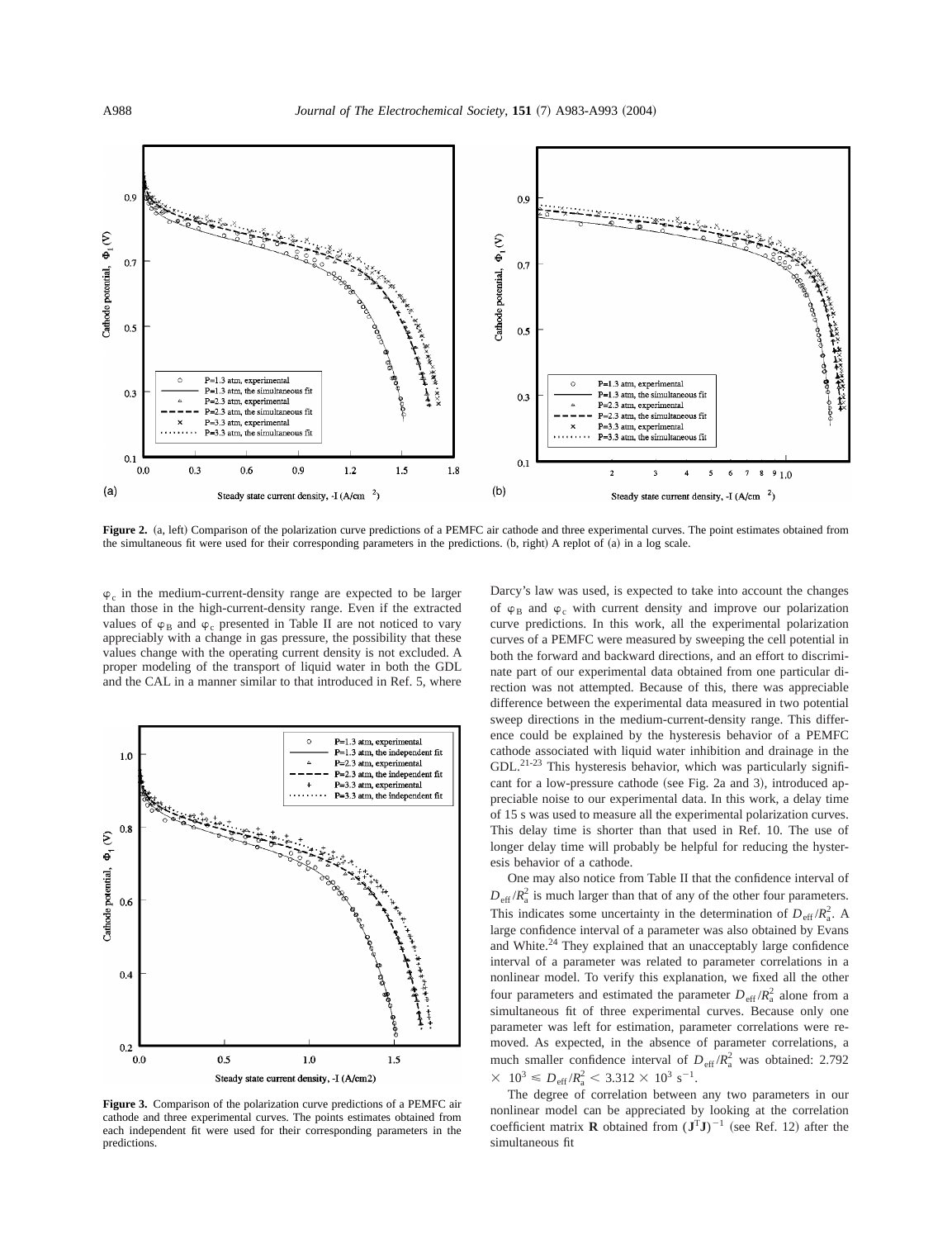|                | 1.000        |                            |                           | $0.5176$ $0.3113$ $-0.05743$ $-0.9070$ |           |  |
|----------------|--------------|----------------------------|---------------------------|----------------------------------------|-----------|--|
|                | 0.5176       | 1.000                      | 0.3357                    | $-0.6786$                              | $-0.4223$ |  |
| $\mathbf{R} =$ | 0.3113       | 0.3357                     | 1.000                     | $-0.5072$                              | $-0.1819$ |  |
|                |              | $-0.05743 -0.6786 -0.5072$ |                           | 1.000                                  | $-0.2339$ |  |
|                | $1 - 0.9070$ |                            | $-0.4223 -0.1819 -0.2339$ |                                        | 1.000     |  |
|                |              |                            |                           |                                        |           |  |

where for either the subscript i or the subscript j of the element  $\mathbf{R}_{ij}$ , 1 represents  $\varphi_B$ , 2 represents  $\varphi_c$ , 3 represents  $i_{\text{ref}}$ , 4 represents  $D_{\text{eff}}/R_a^2$ , and 5 represents  $\kappa_{\text{eff}}$ .

As explained in Ref. 12, the higher the correlation between two parameters, the closer the absolute value of  $\mathbf{R}_{ii}$  is to 1.0. One can observe from Eq. 29 that the values of all the diagonal elements of **R** are equal to 1.0. This indicates that each parameter is highly correlated with itself. One can also observe from Eq. 29 that the highest correlation between two different parameters occurs to the  $\varphi_B - \kappa_{\text{eff}}$  pair, and the lowest correlation between two different parameters occurs to the  $\varphi_B - D_{\text{eff}} / R_a^2$  pair. The correlations between the  $\varphi_c - D_{\text{eff}} / R_a^2$  pair, the  $i_{\text{ref}} - D_{\text{eff}} R_a^2$  pair, and the  $\varphi_B$  $\varphi_c$  pair are also high. Reference 12 explains that a positive correlation coefficient between two parameters implies that the errors causing the estimate of one parameter to be high also cause the other to be high, and a negative correlation coefficient implies that the errors causing the estimate of one parameter to be high cause the other to be low. Because the  $\varphi_B - \kappa_{\text{eff}}$  pair has a negative correlation coefficient, it is not hard for one to conclude that if  $\kappa_{\text{eff}}$  is underestimated, an overestimation of  $\varphi_B$  results.

We know from Ref. 12 that for a linear model, all the estimation parameters are uncorrelated, the axes of the confidence ellipsoid is parallel to the coordinates of the parameter space, and the individual parameter confidence intervals hold for each parameter independently; whereas for a nonlinear model, the parameters are correlated, the axes of the confidence ellipsoids are at an angle to the parameter space, and the individual parameter confidence limits do not represent the true interval within which a parameter may lie. Therefore, the confidence intervals presented in Table II are not rigorously valid, and a joint confidence region of all the parameters is expected to be more useful. In this work, the 95% joint confidence region of all the five parameters can be obtained from the simultaneous fit by Eq. 30 and 31

$$
(\Delta\theta)^T \begin{bmatrix} 3.768 \times 10^4 & 7.056 \times 10^3 & 7.095 \times 10^4 & 1.559 \times 10^{-2} & 3.739 \times 10^4 \\ 7.056 \times 10^3 & 2.033 \times 10^3 & 1.995 \times 10^4 & 4.036 \times 10^{-3} & 8.298 \times 10^3 \\ 7.095 \times 10^4 & 1.995 \times 10^4 & 3.307 \times 10^5 & 4.373 \times 10^{-2} & 8.604 \times 10^4 \\ 1.559 \times 10^{-2} & 4.036 \times 10^{-3} & 4.373 \times 10^{-2} & 8.548 \times 10^{-9} & 1.769 \times 10^{-2} \\ 3.739 \times 10^4 & 8.298 \times 10^3 & 8.604 \times 10^4 & 1.769 \times 10^{-2} & 4.017 \times 10^3 \end{bmatrix}
$$

where

$$
\Delta \theta = \begin{bmatrix} \varphi_B - 0.1991 \\ \varphi_c - 3.933 \times 10^{-2} \\ i_{\text{ref}} - 7.198 \times 10^{-4} \\ D_{\text{eff}}/R_a^2 - 3.052 \times 10^3 \\ \kappa_{\text{eff}} - 9.947 \times 10^{-3} \end{bmatrix}
$$
 [31]

The disadvantage of using Eq. 30 and 31 is the lack of straightforwardness in identifying the region where all the parameters lie. One may fix the values of some parameters and determine the confidence region of the remaining parameters. For instance, if the values of  $\varphi_B$ ,  $\varphi_c$ ,  $i_{\text{ref}}$ , and  $\kappa_{\text{eff}}$  in Eq. 30 and 31 are fixed to their respective point estimates obtained from the simultaneous fit, one can obtain the 95% confidence region of  $D_{\text{eff}}/R_a^2$ 

$$
2.603 \times 10^3 \ge D_{\text{eff}} / R_a^2 < 3.502 \times 10^3 \text{ s}^{-1}
$$
 [32]

To appreciate the goodness of the polarization curve predictions by using a parameter value defined by a joint confidence region rather than by a confidence interval, a comparison of several simulated polarization curves of a medium-pressure air cathode (*P*  $= 2.3$  atm) is shown in Fig. 4a and b. While the values of all the other four parameters in the polarization curve simulations were fixed to their respective point estimates obtained from the simultaneous fit, the values of  $D_{\text{eff}}/R_a^2$  were assigned by both the upper and the lower limits defined by its 95% confidence interval and those defined by the  $95\%$  confidence region (Eq. 32). One can notice from these two figures that the parameter  $D_{\text{eff}}/R_a^2$  values defined by the confidence region leads to less uncertainty in model predictions than those defined by the confidence interval.

If PEMFCs are widely used to power the electric vehicles in the future, their cathodes are likely going to be operated with lowpressure air due to the energy cost of gas pressurizing. Therefore, a proper evaluation of mass-transport limitations in a low-pressure PEMFC cathode is important. The distribution of the mole fraction of O2 across the CAL of a low-pressure air cathode (*P*  $= 1.3$  atm) operated at different current densities are presented in Fig. 5. The point estimates obtained from the simultaneous fit were used by their corresponding parameters for the calculation of all the *x* distributions. In general, the value of *x* decreases in the direction toward the PEM. With the increase of the operating current density, the value of *x* at the GDL/CAL interface decreases as well due to gas-phase transport loss of  $O_2$  in the GDL.<sup>8</sup> When the current density increases to a value as high as  $1.5 \text{ A/cm}^2$ , except for a small region close to the GDL/CAL interface, all the other CAL region has a negligible  $O_2$  content. As noticed in Fig. 2a, the value of 1.5 A/cm<sup>2</sup> is close to the limiting current of the low-pressure air cathode (*P* 5 1.3 atm). Therefore, the gas-phase transport limitation across the GDL is responsible for a limiting current measured on an air cathode. A similar conclusion was also drawn in the literature.<sup>1</sup>,

Another way to evaluate mass-transport limitations in a lowpressure air cathode ( $P = 1.3$  atm) is to look at the dimensionless  $O_2$  reduction current density distribution,  $4Fj_0l_c/I$ , in the CAL. If

| $1.559 \times 10^{-2}$ 3.739 $\times 10^{4}$ ] |                                                                                         |                    |
|------------------------------------------------|-----------------------------------------------------------------------------------------|--------------------|
| $4.036 \times 10^{-3}$ $8.298 \times 10^{3}$   |                                                                                         |                    |
|                                                | $4.373 \times 10^{-2}$ $8.604 \times 10^{4}$ $(\Delta \theta) \le 1.729 \times 10^{-3}$ | $\lceil 30 \rceil$ |
| $8.548 \times 10^{-9}$ $1.769 \times 10^{-2}$  |                                                                                         |                    |
| $1.769 \times 10^{-2}$ $4.017 \times 10^{3}$   |                                                                                         |                    |
|                                                |                                                                                         |                    |

there is a uniform distribution of  $O_2$  reduction current density in the CAL,  $4Fj_0l_c/I$  is equal to unity for all the spatial node points. The dimensionless  $4Fj_0l_c/I$  *vs.* z plots are presented in Fig. 6 for different operating current densities. When the current density is low, *i.e.*,  $-I = 0.05$  A/cm<sup>2</sup>, an almost uniform distribution of O<sub>2</sub> reduction current density exists. At such current density, the cathode performance is mainly dominated by slow Tafel kinetics.<sup>3</sup> When the current density becomes higher, *i.e.*,  $-I = 0.5$  A/cm<sup>2</sup>, a nonuniform distribution of  $O_2$  reduction current density in the CAL is observed, and the reaction at the CAL/PEM interface is favored. At such current density, the cathode performance is likely influenced by both processes: slow ionic conduction and slow Tafel kinetics (justification discussed later).<sup>3</sup> When the current density becomes even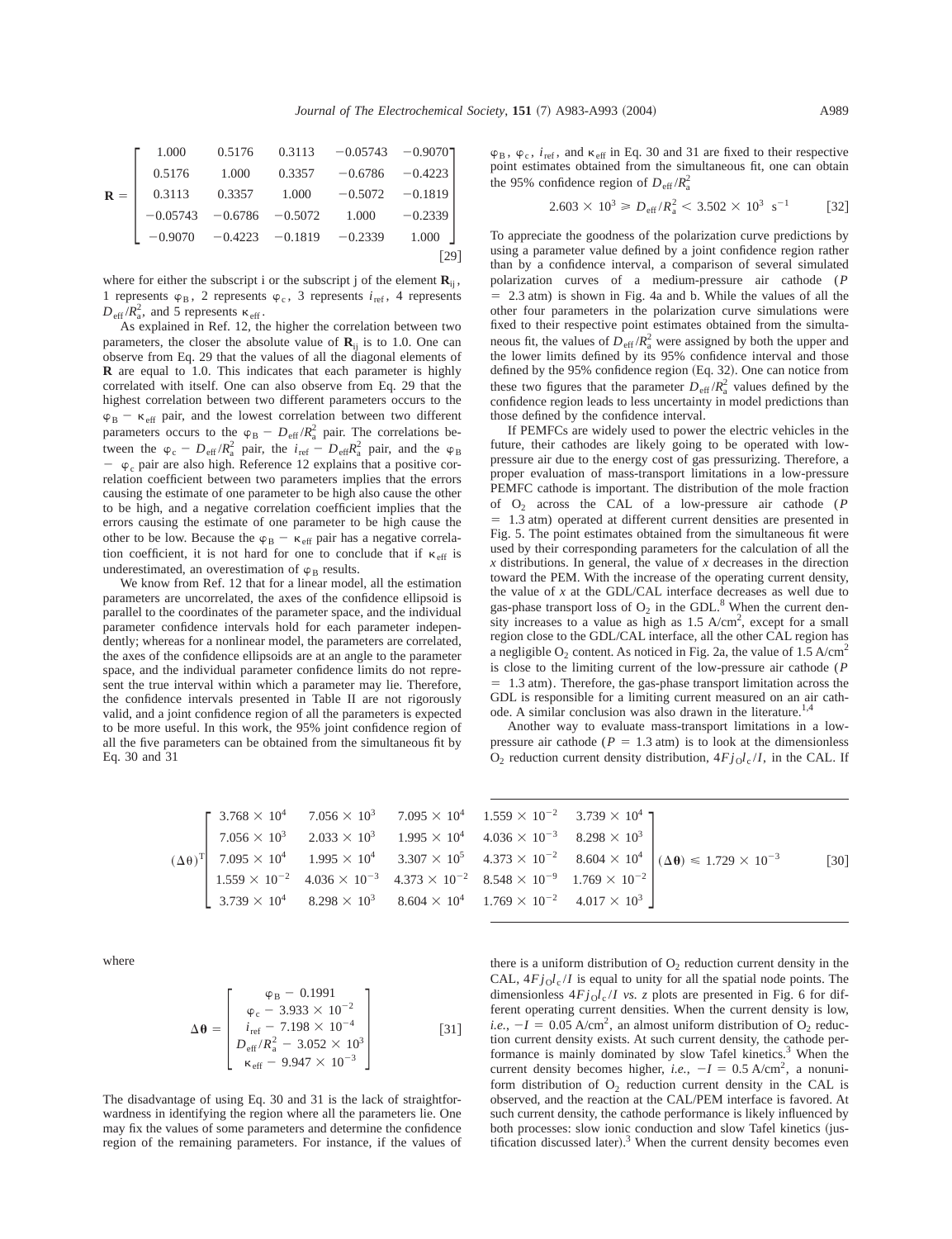

**Figure 4.** (a) Comparison of the polarization curve predictions of a medium-pressure PEMFC air cathode ( $P = 2.3$  atm) using different limits of the parameter  $D_{\text{eff}}/R_a^2$  obtained from the 95% confidence interval and 95% joint confidence region. Point estimates obtained from the simultaneous fit were used for the other four parameters. LJCR and UJCR represent the lower and upper joint confidence region limits, respectively; LCIL and UCIL represent the lower and upper confidence interval limits, respectively.  $(b)$  A replot of  $(a)$  in the potential range 0.5-0.8 V.

higher, *i.e.*,  $-I = 1.2$  A/cm<sup>2</sup>, high O<sub>2</sub> reduction current density is seen not only in a region close to the CAL/PEM interface but also in a region close to the GDL/CAL interface. At such current density, the cathode performance is likely influenced jointly by slow gasphase mass transport and slow ionic conduction (justification discussed later).<sup>3</sup> When the current density is as high as 1.5 A/cm<sup>2</sup>,  $O_2$ 

reduction reaction occurs predominantly at the GDL/CAL interface. At such current density,  $O_2$  gas is depleted in most of the CAL except for a small region close to the GDL/CAL interface  $(Fig. 5)$ , and the cathode performance is limited by the gas-phase transport across the GDL

To gain further understanding as to how the performance of a



**Figure 5.** Distribution of the mole fraction of  $O_2$  in the catalyst layer of a low-pressure PEMFC air cathode ( $P = 1.3$  atm) with the change of the operating current density,  $-I$ .



**Figure 6.** Distribution of the dimensionless  $O_2$  reduction current density in the catalyst layer of a low-pressure PEMFC air cathode ( $P = 1.3$  atm) with the change of operating current density.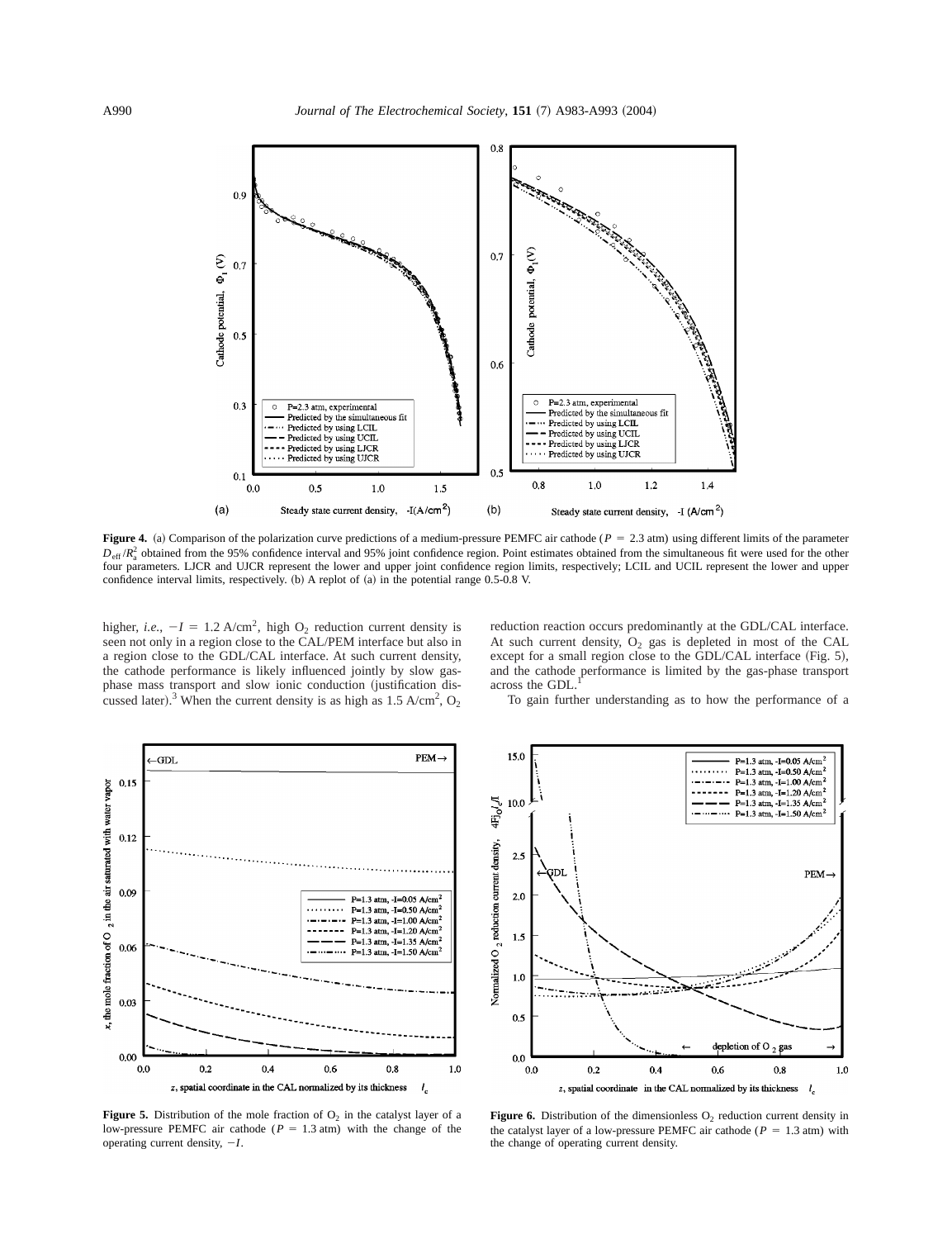

**Figure 7.** Comparison of the simulated polarization curves of a highpressure air cathode ( $P = 5.1$  atm) and three low-pressure O<sub>2</sub> cathodes ( $P$  $= 1.3$  atm). Unless indicated otherwise on a plot, the point estimates obtained from the simultaneous fit were assigned to all the parameters in the simulations.

cathode is dominated by one or more slow processes with the change of current density, it is helpful to look at Fig. 7, where the simulated steady-state polarization curve of a cathode fed with highpressure air  $(P = 5.1$  atm) is compared to the simulated curves of three cathodes fed with low-pressure  $O_2$  ( $P = 1.3$  atm). Two different values of gas pressure are chosen for the four cathodes in the simulations such that the partial pressure of  $O<sub>2</sub>$  at the GDL inlet is the same  $(1 \text{ atm})$  for each cathode, and all the predicted polarization curves are expected to agree in the low-current-density region where the sluggish Tafel kinetics is the only dominating process. Among three  $\mathrm{O}_2$  cathodes, an infinitely large value of  $\kappa_{\rm eff}$  was assumed for one  $O_2$  cathode, and the infinitely large values of both  $\kappa_{\text{eff}}$  and  $D_{\text{eff}} / R_a^2$  were assumed for another O<sub>2</sub> cathode. For the latter cathode, due to the disappearance of ionic conduction limitation and liquid-phase  $O<sub>2</sub>$  diffusion limitation, the cathode behaves like a planar electrode and a normal Tafel slope is always presented. For the former cathode, the cathode behaves like a thin-film diffusion electrode and the possible change of Tafel slope due to slow liquidphase  $O_2$  diffusion is reflected. One may notice by comparing the polarization curves of three  $O_2$  cathodes in Fig. 7 that for the base case  $O_2$  cathode (point estimates obtained from the simultaneous fit in this work were assigned to all the parameters), the change of Tafel slope is mainly due to the importance of slow ionic conduction, and the influence of  $O_2$  diffusion in an agglomerate particle seems to be insignificant until the current density is high, *i.e.*,  $-I = 4$  A/cm<sup>2</sup>. For the base case air cathode, the change of Tafel slope due to gas-phase transport loss of  $O_2$  starts to be observable even when the operating current density is not high. It is also possible that the agglomerate particle diffusion of  $O_2$  influences the air cathode performance when the current density approaches the limiting current, because the  $O_2$  reduction reaction is limited to a small region close to the GDL/CAL interface at such current density (see the curve with  $-I = 1.5$  A/cm<sup>2</sup> in Fig. 6).

The optimization of a PEMFC is usually associated with overcoming one or more mass-transport limitations. In this work, the



**Figure 8.** Comparison of the simulated polarization curves of a low-pressure PEMFC air cathode ( $P = 1.3$  atm). Except for the parameter values indicated on a plot, the point estimates obtained from the simultaneous fit were assigned to all the remaining parameters in the simulations.

influence of the change of the value of a parameter on the cathode performance was briefly studied and presented in Fig. 8, where the point estimates of all five parameters obtained from the simultaneous fit were used for the base case simulation, and only one parameter value was allowed to change from the base case for the simulation of any other curve. One can observe from Fig. 8 that any increase of  $\varphi_B$ ,  $\varphi_c$ ,  $i_{\text{ref}}$ ,  $\kappa_{\text{eff}}$ , and  $D_{\text{eff}}/R_a^2$  leads to an improvement of the cathode performance. Among them, the increase of  $\varphi_B$  influences the limiting current value most effectively. One may want to know whether or not a significant improvement of the performance of an air cathode is possible by using a GDL with a larger volume fraction of gas pores and a smaller thickness, because both of them lead to the decrease of gas-phase transport loss of  $O_2$ . In one of our experiments (not published), we tested a specially designed PEMFC by using a porous, approximately  $200 \mu m$  thick GDL (many large open pores were observed on the GDL against the light) to make the cathode, and noticed that the performance of this cell was even worse than that observed on a cell with the use of a regular GDL to make the cathode. However, one should not conclude from this experiment that the decrease of the GDL thickness or the increase of the volume fraction of gas pores in the GDL does not lead to an improvement of the cathode performance. The presence of many large open pores in the GDL could be very harmful to the cathode, because large pores were likely to lead to a quick loss of liquid water in the CAL and consequently lead to the decrease of the electrolyte conductivity. We would like to believe that it is important to maintain a sufficient amount of liquid water in the CAL to make Nafion ionomer fully hydrated. If one is able to make a thinner GDL without introducing many big open pores, better performance should be expected on a cathode with such GDL. One can also observe from Fig. 8 that except for the current density range close to the limiting current density value, the increase of  $i_{ref}$  improves the cathode performance more significantly than the increase of any other parameter. This is because an increase of  $i_{ref}$  is predicted by our model to cause the vertical translational movement of an entire polarization curve to a place at higher potentials.<sup>8</sup> The translational distance  $\Delta \Phi_1$  due to an increase in  $i_{\text{ref}}$ ,  $\Delta i_{\text{ref}}$  can be determined by<sup>8</sup>

$$
\Delta \Phi_1 = b \ln \left( 1 + \frac{\Delta i_{\text{ref}}}{i_{\text{ref}}} \right) \tag{33}
$$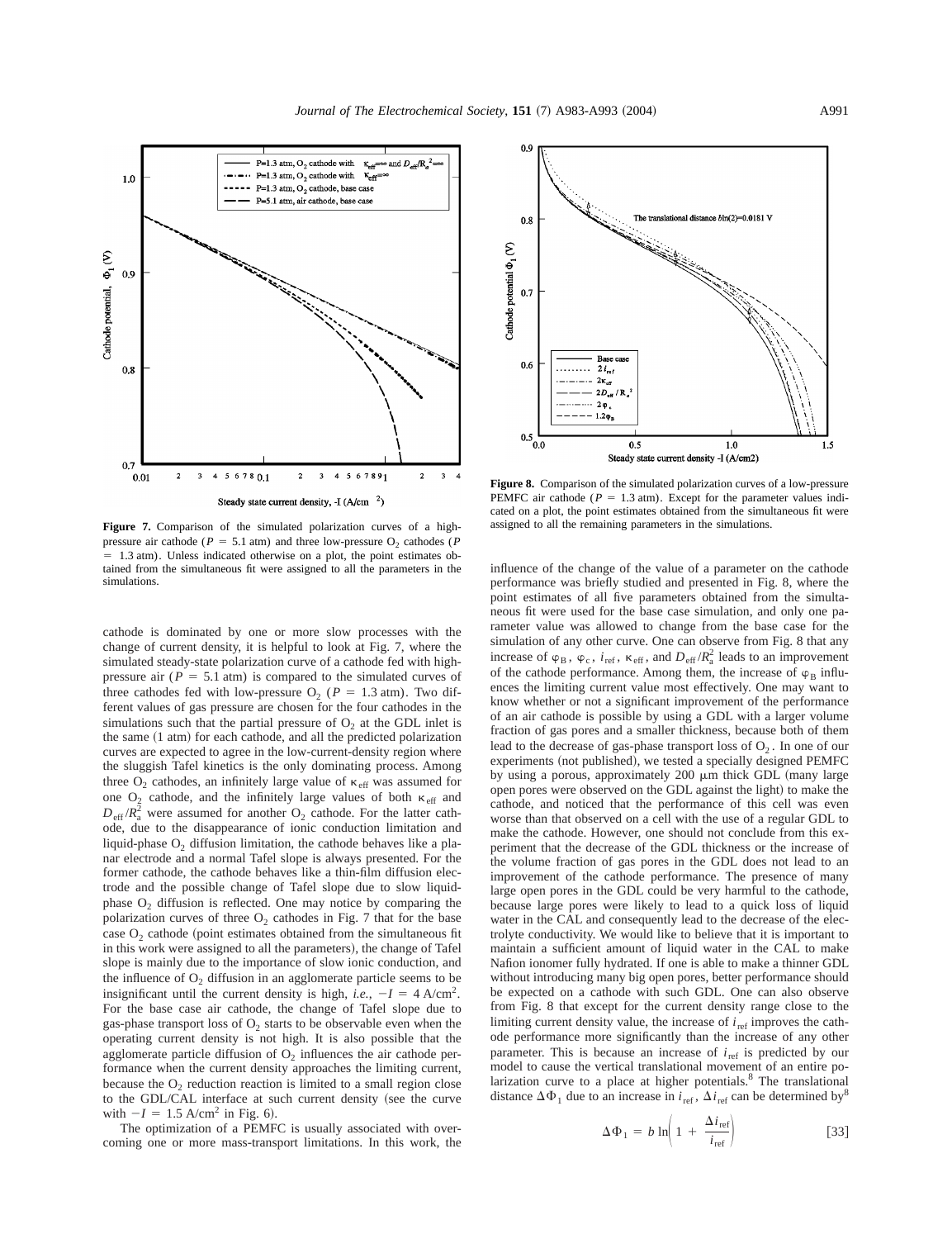**Table III. Comparison of the computer time required by a personal computer with an 866 MHz CPU for the calculation of nonlinear model equations.**

|                                                           | With banded<br>Jacobian matrix<br>(user-supplied) | With banded<br>Jacobian matrix<br>(not user-supplied) | With dense<br>Jacobian<br>matrix<br>(not user-<br>supplied) |
|-----------------------------------------------------------|---------------------------------------------------|-------------------------------------------------------|-------------------------------------------------------------|
| Calculating 200<br>nonlinear model<br>equations six times | 1.27 s                                            | 2.07 s                                                | 31.3 s                                                      |
| Calculating 1200<br>nonlinear model<br>equations once     | $1.64$ s                                          | $7.35$ s                                              | 188 s                                                       |
| Numerical<br>efficiency<br>summary                        | Good                                              | Fair                                                  | Poor                                                        |

Even if it seems that one can increase the value of  $i_{ref}$  by increasing the weight percentage of the catalyst Pt in the Pt/C composites, it is tricky to realize this in practice, because with the increase of this weight percentage, the particle size of Pt tends to grow and the specific surface area of Pt tends to decrease.<sup>25</sup> If the value of  $i<sub>ref</sub>$  is proportional to the surface area of Pt per unit volume of the CAL, an increase in the weight percentage of Pt will not always guarantee the increase of  $i_{\text{ref}}$ . One can also observe from Fig. 8 that the cathode performance is improved effectively over a wide range of the operating current density due to an increase in  $\kappa_{\text{eff}}$ , whereas the improvement of the cathode performance due to an increase in either  $D_{\text{eff}} / R_a^2$  or  $\varphi_c$  is effective only in the high-current-density range. In our previous study on the  $\kappa_{\text{eff}}$  profile of an air cathode,<sup>26</sup> we concluded that there was an optimal amount of Nafion ionomer loading in the CAL of a cathode (ELAT electrode). Either too much or too small Nafion loading did not lead to good performance of a cathode. Besides, a nonlinear ionic conductivity distribution in the cathode CAL was noticed. The existence of a nonlinear ionic conductivity distribution on an ELAT electrode is understandable because Nafion ionomer was applied to the CAL by spraying on its surface and a gradient of Nafion ionomer loading was created in the CAL. Even if the technique used in this work to make a cathode is different from our previous work and a uniform ionic conductivity distribution in the cathode CAL is expected here, we would like to believe that an optimal amount of Nafion ionomer loading in a PEMFC cathode CAL is always true. The improvement of cathode performance with an increase in  $D_{\text{eff}} / R_a^2$  can be explained by the decrease of the time constant for  $O_2$  diffusion inside a flooded agglomerate particle. The possibility of observing the change of Tafel slope from a normal value to a double value associated with liquid-phase  $O<sub>2</sub>$  diffusion process on a polarization curve of a PEMFC cathode was discussed extensively in the literature.<sup>3,9</sup> Interestingly, the change of Tafel slope was also observed in the kinetic studies of the catalyst Pt on a rotating disk electrode:<sup>14-18</sup> at high potentials a single Tafel slope is exhibited, and at low potentials a double Tafel slope is exhibited. The change of Tafel slope observed in the kinetic studies was explained by the change of  $O_2$  reduction mechanism from a fourelectron path to a two-electron path. $14,15$ 

To demonstrate how effectively our numerical algorithm is improved by calculating the model equations and each set of sensitivity equations separately and by providing a banded Jacobian matrix, the computer time required to solve our nonlinear model equations with the change of their Jacobian matrix structure is summarized in Table III. Because there are only two equations in our model for each spatial node point, the calculation of 200 equations indicates our use of 100 node points to discretize the spatial coordinate *z*. By solving 200 equations six times (only one current density data point is considered), we want to simulate the total computer time required to solve the model equations and each set of sensitivity equations separately. By solving 1200 equations once, we want to simulate the computer time necessary for solving the coupled model and sensitivity equations at the same time. Table III shows that the numerical efficiency associated with the separate calculation of model equations and each set of sensitivity equations is only improved by 20% if a sparse Jacobian matrix exists and it is provided. For the case that there exists a sparse Jacobian matrix but it is not provided, the numerical efficiency is improved 70%. For the case that there exists a dense Jacobian matrix and it is not provided, the separate calculation improves the numerical efficiency by 83%. Because an improvement of numerical efficiency associated with the separate calculation is always true, this method should be recommended in a nonlinear parameter estimation problem involving the numerical solution of differential equations.

# **Conclusions**

The simultaneous fit of three experimental curves was performed successfully by using a nonlinear parameter estimation method and an optimized numerical algorithm. The joint confidence region obtained for the five parameters of interest are found to be more appropriate for the determination of their true parameter values rather than the confidence intervals. The values of parameters obtained in this work indicate that ionic conduction and gas-phase transport are two processes influencing the performance of a PEMFC air cathode significantly. While ionic conduction influences the cathode performance over a wide range of current densities, gas-phase transport influences the cathode performance only at high current densities.

#### **Acknowledgments**

The authors are grateful for financial support of the project for Hybrid Advanced Power Sources by the National Reconnaissance Office (NRO) under contract no. NRO-000-01-C-4368.

*The University of South Carolina assisted in meeting the publication costs of this article.*

#### **List of Symbols**

- *b* normal Tafel slope, V
- $c_G$  total gas concentration, mol/cm<sup>3</sup>
- reference liquid phase  $O_2$  concentration, mol/cm<sup>3</sup>
- $D_{\text{eff}}$  effective diffusion coefficient of O<sub>2</sub> in a flooded agglomerate particle, cm<sup>2</sup>/s
- $D_\mathrm{ON}^{\mathrm{U}}$  $_{\text{ON}}^{0}$  binary diffusion coefficient of O<sub>2</sub> and N<sub>2</sub> in a free gas stream, cm<sup>2</sup>/s
- $D_\text{OW}^\text{U}$  $_{\text{OW}}^0$  binary diffusion coefficient of O<sub>2</sub> and water vapor in a free gas stream, cm<sup>2</sup>/s
- $D_{\text{NW}}^0$  $^{0}_{\text{NW}}$  binary diffusion coefficient of N<sub>2</sub> and water vapor in a free gas stream, cm<sup>2</sup>/s
- equilibrium potential of a cathode relative to a standard H<sub>2</sub> reference electrode, V
- $E_{\rm O}^0$ <br>*F* standard potential of a cathode relative to a standard  $H_2$  reference electrode, V
- Faraday's constant, 96,487 C/equiv.
- *F F* distribution<br>*H* Henry's consta
- *H* Henry's constant,  $\text{[mol/cm}^3 \text{(l)} \text{][mol/cm}^3 \text{(g)}$
- steady-state operating current density, A/cm<sup>2</sup> **I** identity matrix
- 
- $i_{\text{ref}}$  exchange current density of the O<sub>2</sub> reduction reaction evaluated a reference O<sub>2</sub> concentration of  $1.0 \times 10^{-6}$  mol/cm<sup>3</sup> in a flooded agglomerate particle, A/cm<sup>3</sup> **J** the matrix of the partial derivatives of the dependent variable with respect to
- estimation parameters evaluated at all the experimental data point.
- $j_0$  steady-state generation rate of  $O_2$  gas per unit volume of the cathode CAL, mol/cm<sup>3</sup>
- $l_B$  thickness of the GDL, cm
- $l_c$  thickness of the CAL, cm<br> $P$  total gas pressure, atm
- *P* total gas pressure, atm<br>*R* universal gas constant.
- *R* universal gas constant, 8.3143 J/mol/K<br>**R** correlation matrix
- **R** correlation matrix
- $R_a$  radius of an agglomerate particle, cm<br> $S^2$  squared residual squared residual
- 
- $S_{\text{E}}$  the standard deviation  $S_{x,\theta_1}$  sensitivity coefficient,
- 
- $S_{x,\theta_j}$  sensitivity coefficient,  $\partial x/\partial \theta_j$ <br> $S_{n,\theta_i}$  sensitivity coefficient,  $\partial \eta/\partial \theta_j$ sensitivity coefficient,  $\partial \eta / \partial \theta$ ;
	- $\vec{t}$  student's *t* distribution<br>*T* absolute temperature.
	- absolute temperature, K
	- *x* steady-state mole fraction of  $O<sub>2</sub>$  in the gas pores
	- normalized spatial coordinate in either the GDL or CAL,  $0 \le z \le 1$
- *w* mole fraction of water vapor in the gas pores

Greek

 $\theta$  parameter vector to be estimated